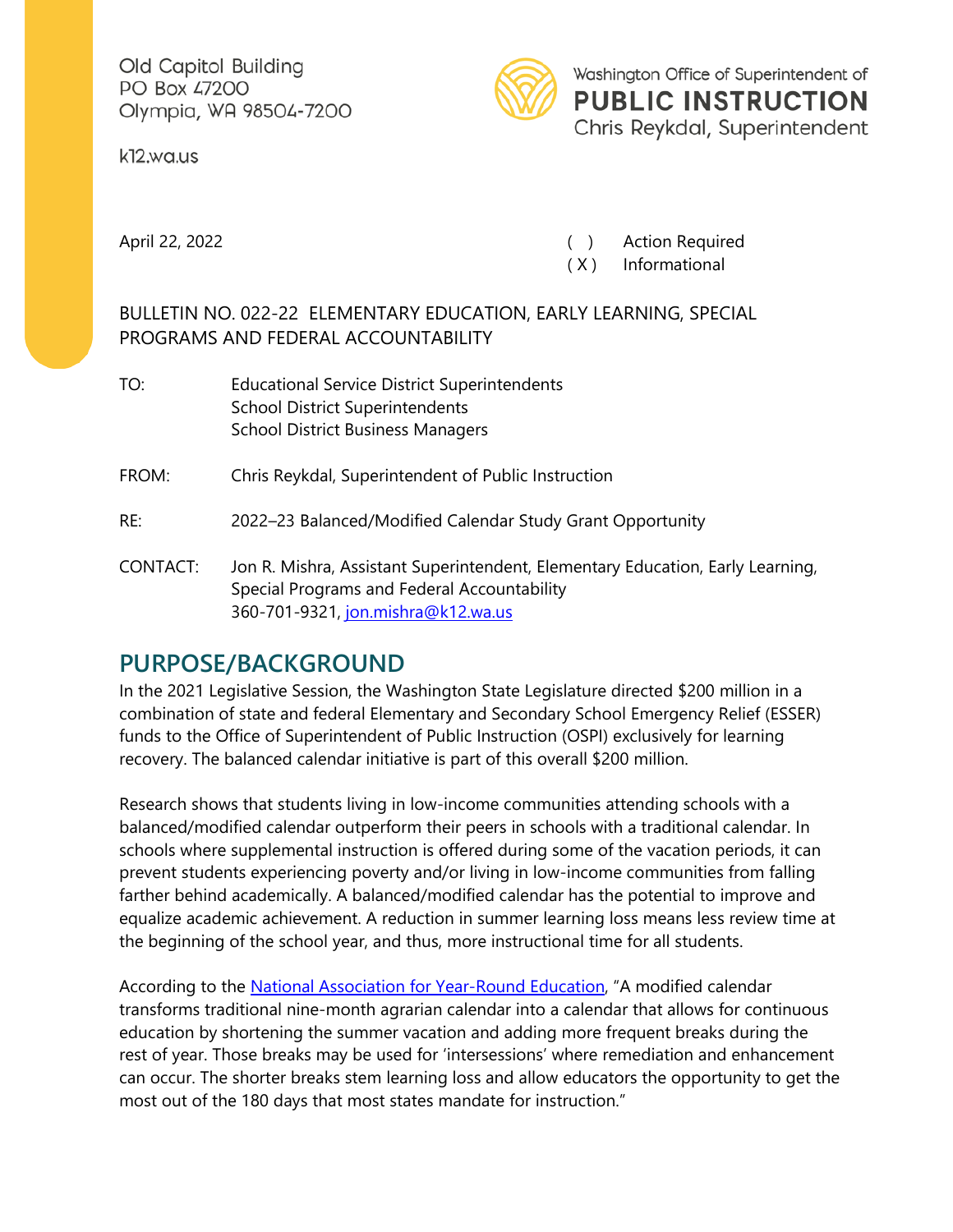BULLETIN NO. 022-22 EEELSPFA April 22, 2022 Page 2

## **ABOUT THE GRANT**

Grant funds are intended to support public school districts, educational service districts, statetribal education compact schools, and charter schools (called "entities" in this bulletin) in a study of the feasibility and effectiveness of a student-centered balanced/modified school calendar in their local community.

During the 2021–22 school year, 24 study grants were awarded. Additional funds are now available for the 2022–23 school year through a competitive grant process. Funds will also be available for LEAs ready to implement a modified calendar. More information will be available at the May 19th informational session.

Interested study grant applicants must complete iGrants form package (FP) 173 detailing their approach to the pilot. Current FP 173 grant recipients will be able to apply for a maximum of \$60,000. New entities will be able to apply for a maximum of \$75,000. The form package is scheduled to open mid-May and close on August 11th. All funds must be obligated by August 31, 2023.

In addition to the funding, all entities will be able to participate in at least two statewide summits, job-alike sessions, regional meetings, and other activities to support the work. While grant funded entities will be prioritized for participation in the two statewide summits, there will be a limited number of additional participants. More information about the grant, including a list of grantees for the 2021–22 school year, is available on OSPI's Balanced Calendar [webpage](https://www.k12.wa.us/policy-funding/grants-grant-management/balanced-calendar) and on the [Association of Educational Service District's Balanced Calendar webpage.](https://www.waesd.org/services/calendar/)

## **INFORMATION AND ASSISTANCE**

An informational meeting for current and potential grantees will be held on May 19th, 10–11 am. To register for the meeting, please [click here.](https://esd113.zoom.us/meeting/register/tZApf-2vqjMtEtd53FxvMDWlwHk9g2ER3De0)

For questions regarding this bulletin, please contact Jon R. Mishra, Assistant Superintendent of Elementary Education, Early Learning, Special Programs and Federal Accountability, at 360-701 9321 or email [jon.mishra@k12.wa.us.](mailto:jon.mishra@k12.wa.us) The OSPI TTY number is 360-664-3631.

This bulletin is also available on the **Bulletins** page of the OSPI website.

Michaela W. Miller, Ed.D., NBCT Deputy Superintendent

Jon R. Mishra, Ed.D. Assistant Superintendent Elementary Education, Early Learning, Special Programs and Federal Accountability